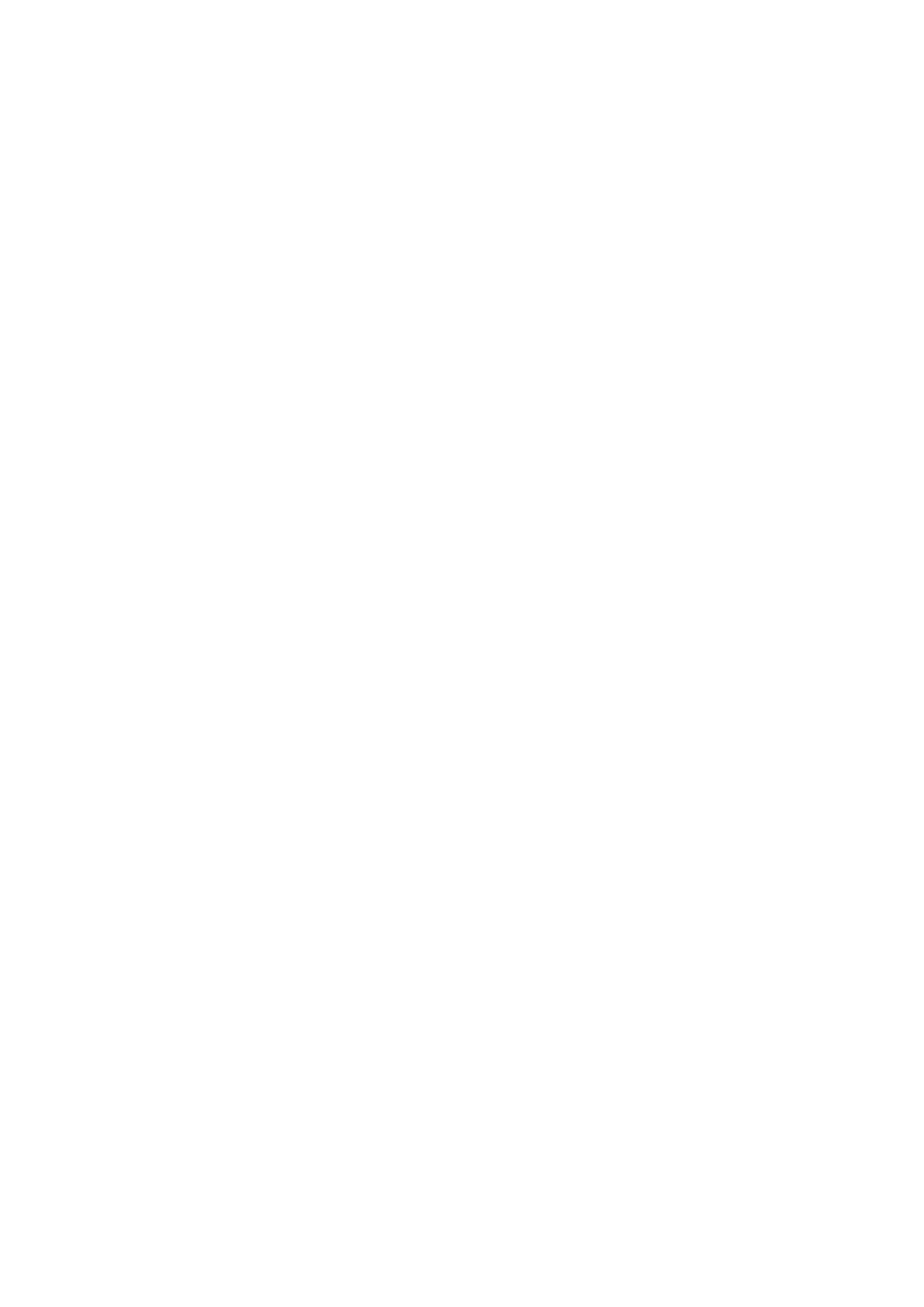# **Contents**

| 1    |        |                                                                                   |  |
|------|--------|-----------------------------------------------------------------------------------|--|
| 1.1  |        |                                                                                   |  |
|      |        |                                                                                   |  |
|      |        |                                                                                   |  |
|      |        |                                                                                   |  |
|      |        |                                                                                   |  |
|      |        |                                                                                   |  |
|      |        |                                                                                   |  |
|      |        |                                                                                   |  |
|      |        | 1.9 Individual Responsibilities for RPL Claims Based on Certificated Learning  7  |  |
| (1)  |        |                                                                                   |  |
| (2)  |        |                                                                                   |  |
| 1.10 |        |                                                                                   |  |
| 1.11 |        |                                                                                   |  |
|      | 1.11.1 | Recognition of Prior Experiential Learning for Specific Credit 8                  |  |
|      | 1.11.2 |                                                                                   |  |
|      | 1.11.3 |                                                                                   |  |
| 1.12 |        |                                                                                   |  |
| 1.13 |        |                                                                                   |  |
| 1.14 |        | Assessing Claims for Experiential Learning for General Credit over 40 Credits  10 |  |
| 1.15 |        |                                                                                   |  |
| 1.16 |        | Recognition of Prior Experiential Learning (RPEL) and Accreditation Board  15     |  |
| 1.17 |        |                                                                                   |  |
| 1.18 |        |                                                                                   |  |
| 1.19 |        |                                                                                   |  |
| 1.20 |        |                                                                                   |  |
| 1.21 |        |                                                                                   |  |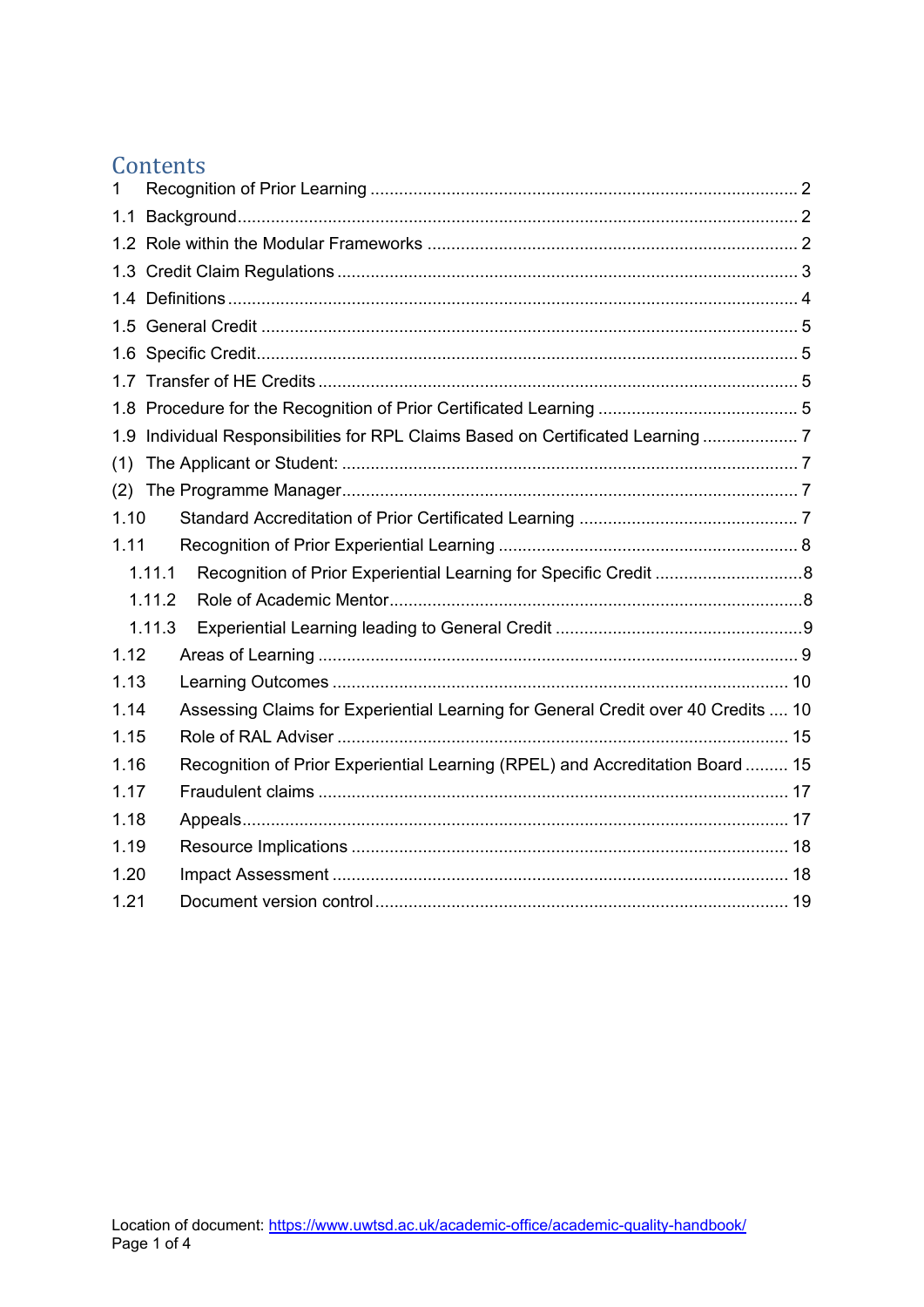# <span id="page-3-0"></span>**1 Recognition of Prior Learning**

## <span id="page-3-1"></span>**1.1 Background**

Some applicants or students may already have acquired credits based upon formal study at Higher Education level; in this case they may make a claim for the Recognition of Prior Certificated Learning as defined below in 1.4, and detailed in 1.8. Others may have acquired similar knowledge and skills during the course of their working life, whether paid or voluntary, and in these cases, they may be able to make a claim for the Recognition of Prior Experiential Learning, also defined in 1.4. To do this they would need to complete the Recognition of Prior Experiential Learning (RPEL) procedure, as detailed in 1.11. The Recognition of Prior Learning Procedures enable applicants or students to make a claim for credit for such learning that can be used to gain entry to a programme, exemption from parts of that programme, or advanced standing towards an academic award. This is applicable to all Programmes of Study leading to a University award. Any application for advanced standing in relation to Research Degrees must be made directly to the Research Degrees Committee.

Where Professional, Statutory and Regulatory Body (PSRB) requirements place specific restrictions or limitations on RPCL/RPEL this policy does not apply. For such programmes, information on RPCL/RPEL should be provided in the Definitive Programme Document. Similarly, there may be special exemptions approved by a PSRB or national body, which would take precedence over this policy.

#### <span id="page-3-2"></span>**1.2 Role within the Modular Frameworks**

An applicant for admission with prior credit or advanced standing may be admitted to an appropriate point in the programme. The table below shows, for each qualification, the maximum number of credits that may be transferred via the RPL process. It also shows the maximum number of credits that may be considered for transfer from a lower level than that normally associated with the award. This table is consistent with the guidelines set out in the Credit and Qualifications Framework for Wales, 2012.

| Qualification                         | <b>Maximum</b><br>transfer | Level of credits<br>for<br>maximum<br>transfer | Max. credits from<br>lower level<br>incorporated into<br>transfer | Remaining<br>credits |
|---------------------------------------|----------------------------|------------------------------------------------|-------------------------------------------------------------------|----------------------|
| <b>Higher National</b><br>Certificate | 80 credits                 | Level 4                                        | 30 credits level 3                                                | Level 5              |
| Certificate of HE                     | 80 credits                 | Level 4                                        | 30 credits level 3                                                | Level 4              |
| <b>Higher National</b><br>Diploma     | 160 credits                | 120 Level 4,<br>40 Level 5                     | 30 credits level 3                                                | Level 5              |
| <b>Foundation Degree</b>              | 160 credits                | 120 Level 4.<br>40 Level 5                     | 30 credits level 3                                                | Level 5              |
| Diploma of HE                         | 160 credits                | 120 Level 4.<br>40 Level 5                     | 30 credits level 3                                                | Level 5              |
| Honours Degree                        | 240 credits                | 120 Level 4,<br>120 Level 5                    | 30 credits level 3                                                | Level 6              |
| Graduate Certificate                  | 30 credits                 | Level 6                                        | 20 credits level 5                                                | Level 6              |
| Graduate Diploma                      | 60 credits                 | Level 6                                        | 30 credits level 5                                                | Level 6              |
| Postgraduate<br>Certificate           | 40 credits                 | Level 7                                        | 20 credits level 6                                                | Level 7              |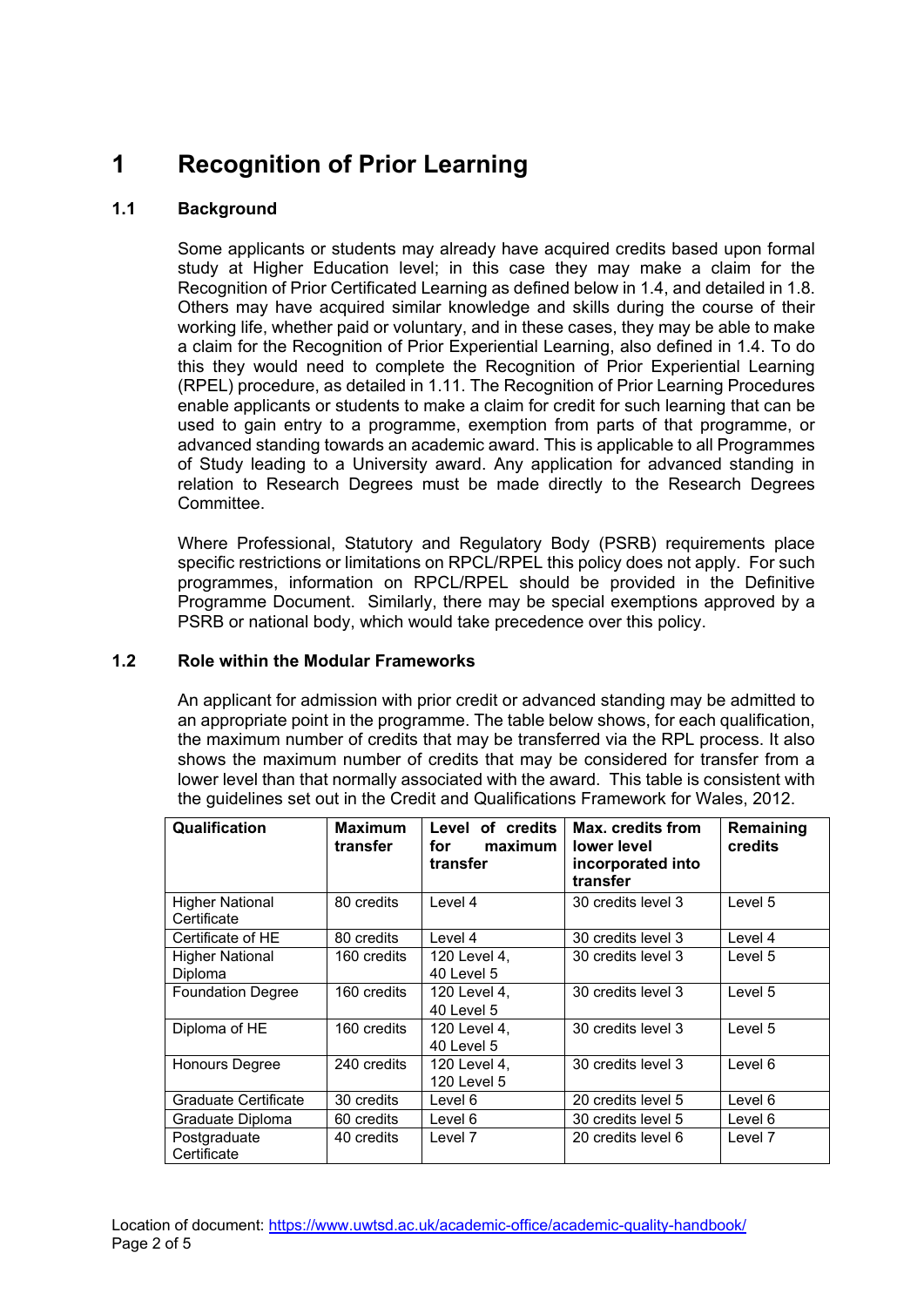| Postgraduate        | 80 credits  | Level 7    | 30 credits level 6 | Level 7       |
|---------------------|-------------|------------|--------------------|---------------|
| <b>Diploma</b>      |             |            |                    |               |
| Master's Degree     | 120 credits | evel 7_    | 30 credits level 6 | Level 7       |
| Integrated Master's | 240 credits | Levels 4-5 | 30 credits level 3 | Level 6 and 7 |
| Degree              |             |            |                    |               |
| Professional        | 180 credits | Level 7    | 30 credits level 6 | Level 8       |
| Doctorate           |             |            |                    |               |

#### <span id="page-4-0"></span>**1.3 Credit Claim Regulations**

The maximum claim for credit that can be made on the basis of certificated or experiential learning should be consistent with the table shown in section 1.2 and is at most two thirds of the credit for the award for which credit is sought. For example, at undergraduate level, this could enable a student to progress directly onto level 6 following completion of a certificated or experiential learning claim worth 240 credits. However, these credits could not be used to award a Diploma of Higher Education in its own right.

In the event that a student claims advanced standing on the basis of experiential learning consisting of credit at two or more different levels, the advanced standing would be used to complete the requirement at the lowest level (and possibly some of the requirement at a higher level) rather than to allow some advanced standing at a higher level without completion of the lowest level. For example, if a student successfully completes a RAL module (see section 1.9) and also claims advanced standing of 80 credits at Level 4 and 65 credits at Level 5, the student could be awarded advanced standing of 120 credits at Level 4 and 25 credits at Level 5, together with 20 credits at Level 5 for a RAL module.

Claims will often consist of a mixture of experiential learning and certificated learning at different levels. For example, a student that has successfully completed 40 certificated credits at Level 4, and also successfully completes a RAL module claiming advanced standing of 80 credits at Level 4 and 65 credits at Level 5, could be awarded advanced standing of 120 credits at Level 4 and 65 credits at Level 5, together with 20 credits at Level 5 for a RAL module.

Higher level credit will be taken to supply deficits in lower level credit such as to supply a credit requirement at a higher level. For example, an applicant with 100 credits at Level 4 and 140 credits at Level 5 will be credited with 240 credits at Levels 4 and 5.

RPL can only be granted if it does not result in 'double counting'. This means that credited learning that has already contributed to the award of one qualification cannot be used to gain RPL-based exemption in another qualification at the same level or lower (e.g. credited modules that had been part of a programme of study that led to the award of an MA could not subsequently be used to gain exemption from modules on another MA). However, in the case of intermediate awards, this would be permitted (e.g. modules that had led to the award of a PGCert could be used to gain exemption from modules on an MA). If an applicant is unclear whether their claim would result in double counting, they should consult with the admitting Academic Discipline of their programme of study for advice. In the event that a student, who has used a previously gained award as credit transfer, subsequently withdraws from the programme into which the award was subsumed, then the original award/credit will still stand. For example, if a student who has used the RPL process to transfer a Foundation Degree into a BA Honours programme, then withdraws from that programme, then the student's award of Foundation Degree will be maintained. There is no requirement to forfeit professional or vocational qualifications.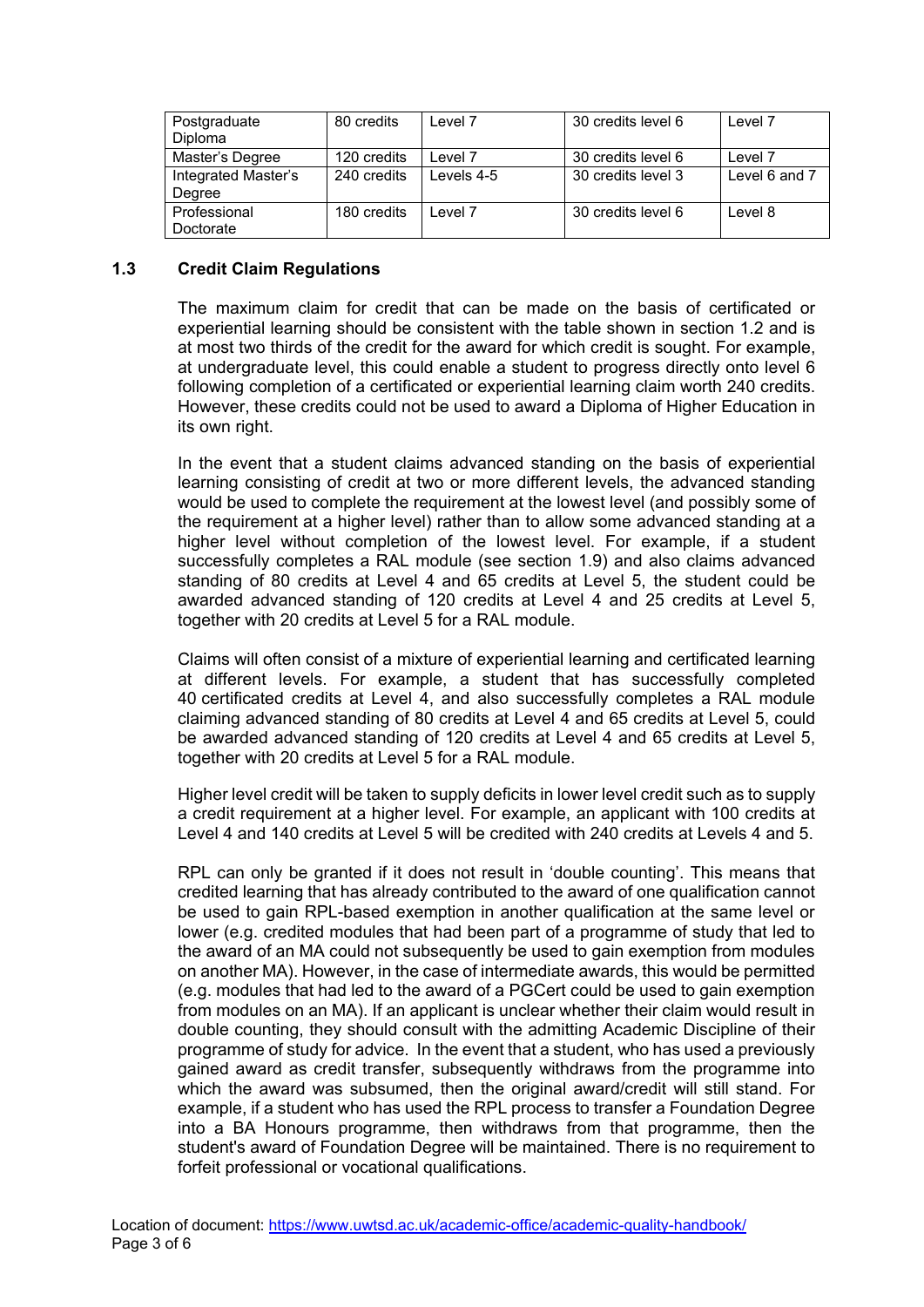All awards of credit for prior certificated and experiential learning must be noted on the schedule presented to the relevant Examining Board. This will ensure that the credit is formally entered on the student's record, and that the Board is aware of the candidates for whom academic credit is being awarded by the RPL mechanism.

While there is no standard expiry date after which certificated learning cannot be recognised, a judgement will be made as to how appropriate it would be to recognise credit within the context of the particular subject area and, if it is deemed that the certificated learning is out of date, it may be necessary to provide evidence that the learning has been kept up to date (for example if the student has been working professionally, and building on the learning in the interim period) before allowing the credit to be recognised.

#### <span id="page-5-0"></span>**1.4 Definitions**

The Recognition of Prior Certificated Learning (RPCL) is defined as the evaluation of acquired learning that has been previously assessed and certificated. This could be at a different institution, or on a different Programme of Study to the programme on which the student currently wishes to register, or from professional certification. Only applications that are relevant to or compatible with the proposed programme of study will be progressed.

Standard RPCL is whereby the process of recognition of prior certificated Learning, as described above, is facilitated for large numbers of candidates (see section 1.10).

The Recognition of Prior Experiential Learning (RPEL) is defined as the process by which appropriate experiential learning is evaluated and awarded credit. Experiential learning can be described as the knowledge and skills acquired through life experience, work experience and study which are not formally attested through any educational or professional certification. It may also include learning resulting from staff development provided by any organisation, which has not been examined in any of the public examination systems. It is the achievement of learning, or the outcomes of that learning, and not just the experience of the activities alone, that can be considered for recognition.

The term RPL is used as a generic acronym to cover the recognition of certificated and experiential learning.

Credit is treated as either general or specific. General credit is the total credit value attached to a period of learning or a qualification e.g. used to gain entry to a programme or for advanced standing; specific credit is the amount of that credit which may be used towards another qualification.

An applicant or student may apply for general credit and specific exemptions at higher and/or lower levels of study. Levels are defined in Chapter 6 of the Academic Quality Handbook.

Student transcripts will clearly identify credit that has been awarded on the basis of prior learning.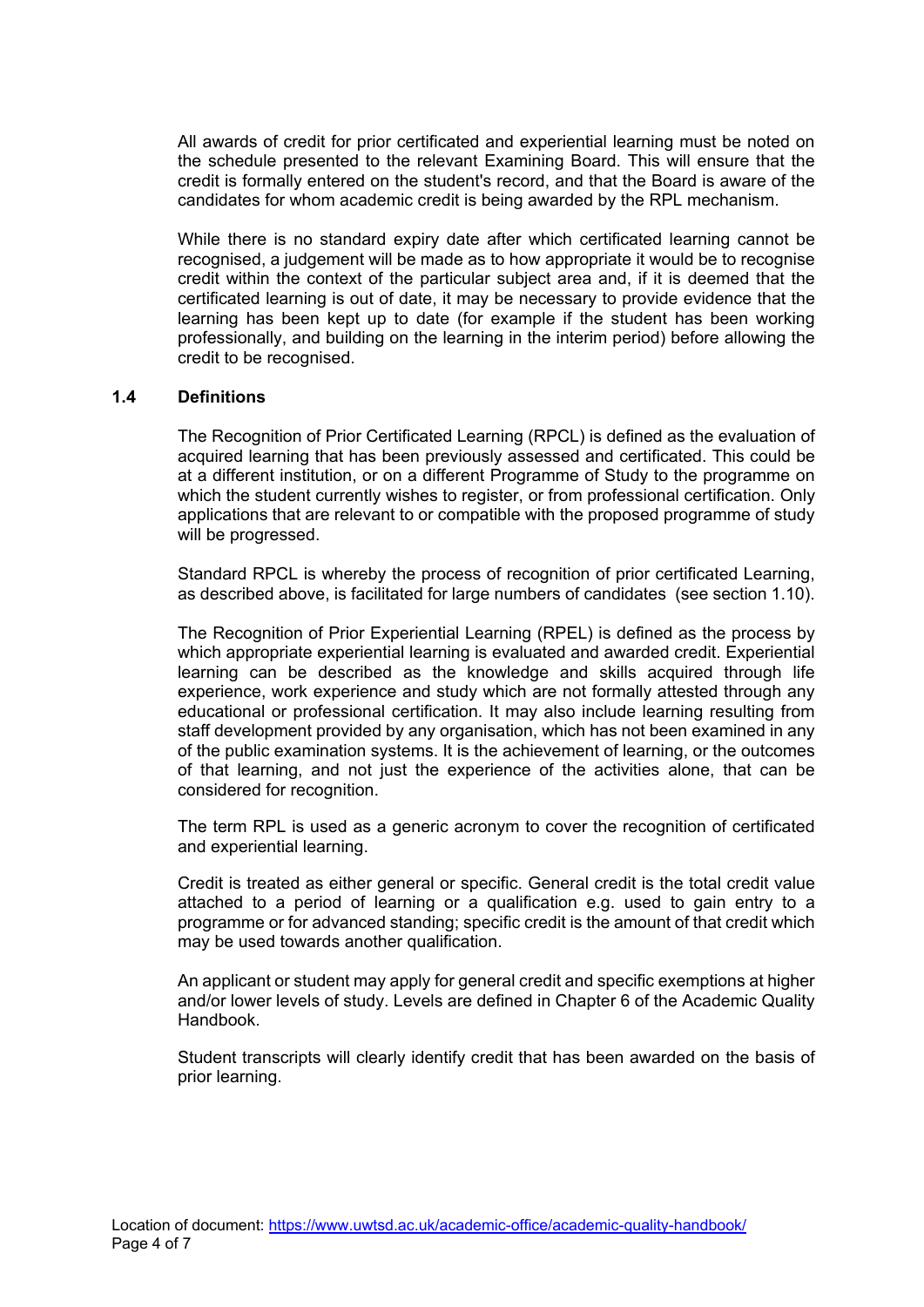#### <span id="page-6-0"></span>**1.5 General Credit**

Decisions regarding the recognition of prior learning must be based on equivalence. The prior certificated or experiential learning must be demonstrably equivalent to the learning that could have been achieved by following the validated module(s) for which exemption/transfer of credit is sought.

An applicant or student may claim general credit for recognition of prior learning in accordance with the tariff of academic credit approved within other institutions/organisations. However, the amount of general credit recognised, relative to components of learning undertaken elsewhere, may not correspond exactly with the amount of specific credit awarded by the University towards the total number of credits needed for the named award on which the student wishes to register.

#### <span id="page-6-1"></span>**1.6 Specific Credit**

Specific credit is that which is awarded towards the total number of credits required for a named programme of study, which may be less than the amount of general credit which a student may hold.

Specific credit is awarded for learning which closely matches the learning outcomes of a particular module. This could be the result of certificated or experiential learning.

In all cases, the prior learning for which specific credit is awarded must constitute a coherent programme of study when considered together with the credit expected to be gained for modules studied within a programme leading to an award.

Where specific credit is awarded the student will, in addition to gaining credit, be exempt from that module: **exemption** signifies that the student is considered to have completed the module for the purposes of pre-and/or co-requisite and/or core module requirements. All such credit must be recorded for inclusion on the student's transcript.

#### <span id="page-6-2"></span>**1.7 Transfer of HE Credits**

It is possible for students to gain credit from modules that they have successfully completed at HE level at a different institution. However, credit cannot normally be awarded for prior learning for which the student has already obtained a named academic award although this could be used for direct entry into the appropriate level.

The marks awarded for credit that is transferred via the RPCL process for study at another institution will not be used to calculate the final overall average mark which is used to determine the degree classification. Regulations for calculating the final overall average mark of an award, where credit has been transferred, are set out in the relevant sections of Chapter 6 for each degree.

#### <span id="page-6-3"></span>**1.8 Procedure for the Recognition of Prior Certificated Learning**

With the exception of collaborative partnership programmes, Programme Managers will be responsible for making decisions on the RPCL applications for their Programmes of Study and the Executive Head of Registry approves by checking that due process has been followed. RPCL applications for programmes delivered at collaborative partner institutions, are first considered by the relevant Programme Manager and approved by the Collaborative Partnerships Office (CPO).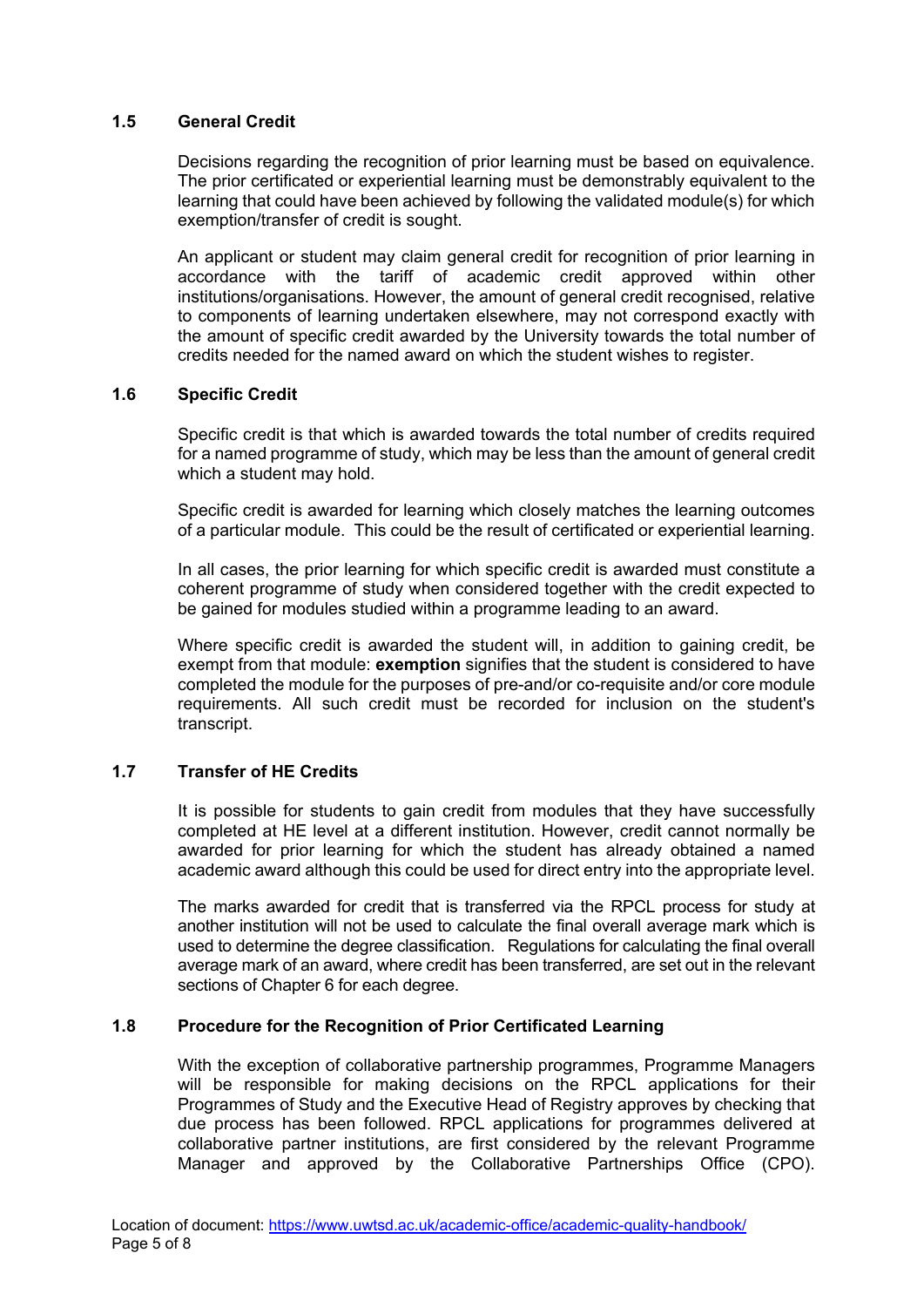Applicants/Students can normally make one RPCL application when they apply/ initially register on a Programme of Study.

The applicant/student must provide information on their certificated learning on the RPCL application form[1](#page-7-0). Appendix PL3c (RPCL Upgrade Form) should be used for applicants wishing to gain recognition for UWTSD credits (excluding partner institutions) for the consecutive year. Appendix PL3a (or from April 2021, the online form on MyTSD) should be used for all other applications or Appendix PL3d for applicants/students at collaborative partner institutions. Forms and guidance on completion should be sought from the Registry, or from the Collaborative Partnerships Office as appropriate. In all cases documentary proof that the qualification, or part thereof, has been obtained must be provided. It is the applicants/ student's responsibility to provide this documentation.

Applications for all programmes, other than those that form part of the Professional Practice Framework, must:

- normally be processed before an applicant initially registers, including in the case of direct entry into the second or third year of an initial degree. Retrospective applications will not normally be allowed.
- be accompanied by a transcript for the prior certificated learning.
- be presented on the same form. Further recognition is not normally allowed in the case of credit for which an award has already been made.

Where appropriate, clearly identify the equivalence of the prior learning to the learning outcomes of the modules for which credit is sought (for specific credit).

The information that must be included in an application includes:

- The Programme of Study towards which the credit is sought.
- The institution or professional body where the prior learning was undertaken.
- The dates and duration of the previous period of study.
- The mode of study.
- Details about syllabuses, assessment and which components of the award were successfully completed.
- Details of the credit awarded and the tariff used by the awarding institution.
- A transcript of the marks awarded for the components of the award which was successfully completed at the awarding institution.

<span id="page-7-0"></span> $1$  From April 2021, Appendix PL3a RPCL Application Form will be replaced by an online form completed via MyTSD.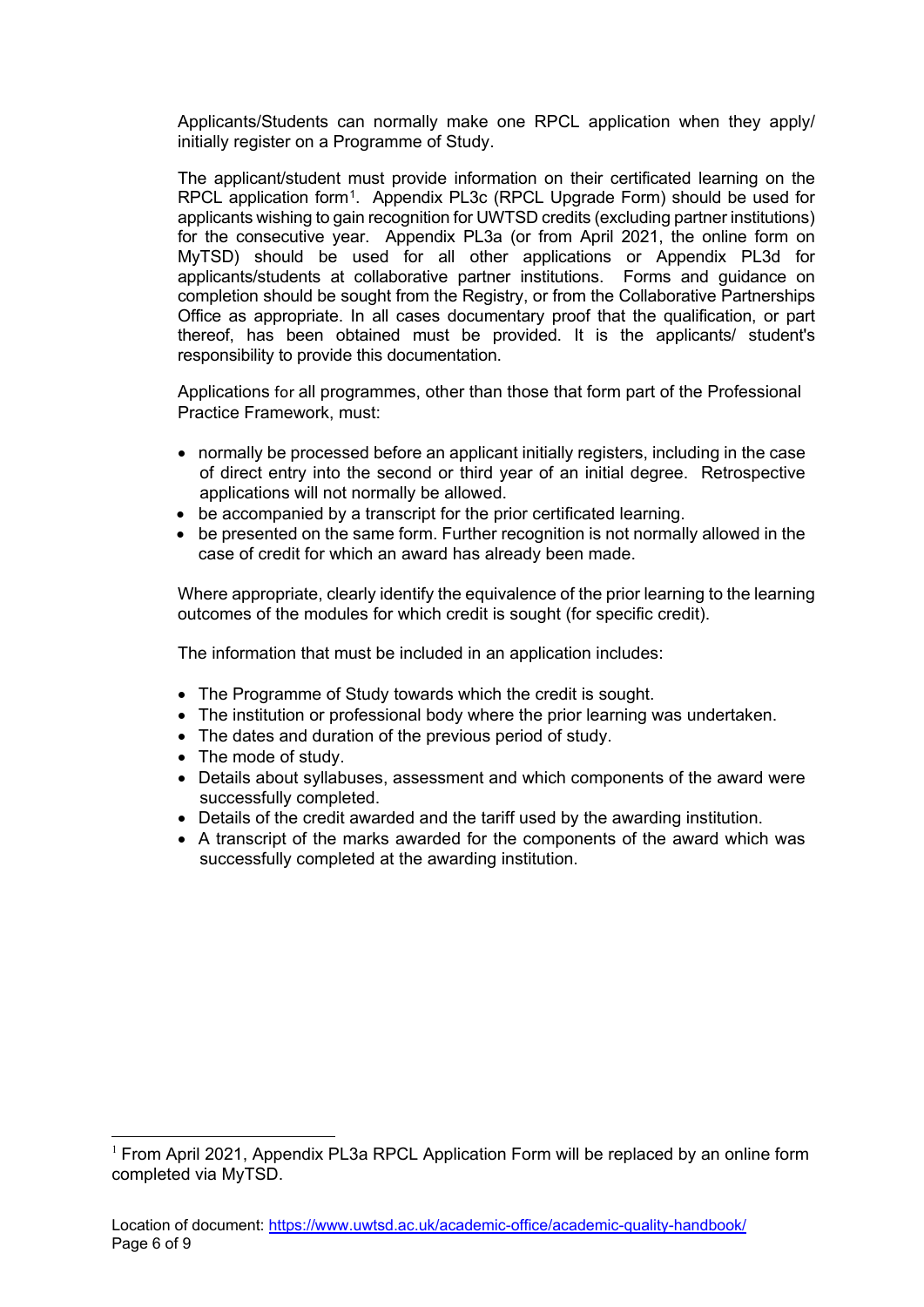#### <span id="page-8-0"></span>**1.9 Individual Responsibilities for RPL Claims Based on Certificated Learning**

This section outlines the responsibilities of each party in relation to the recognition of prior certificated learning as part of any other programme. Full details of responsibilities in relation to the recognition of prior certificated learning that forms part of the Professional Practice Framework can be found in the Recognition and Accreditation of Learning (RAL) Handbook.

#### <span id="page-8-1"></span>**(1) The Applicant or Student:**

- (i) Will be responsible for submitting their claim with supporting evidence to the Programme Manager, by the deadline set by the Programme Manager, noting that retrospective applications are not normally allowed
- (ii) Will be responsible for any revisions to their submission, requested by the Programme Manager.

#### <span id="page-8-2"></span>**(2) The Programme Manager**

- (i) Will be responsible for all admissions onto the programme and for the administration of all RPCL applications [NB Where there is an Admissions Tutor in place then the responsibility for admissions is taken by the Admissions Tutor].
- (ii) Will normally be a member of the academic staff who teaches on the programme on which the student wishes to be registered.
- (iii) Will evaluate the student's prior certificated learning and decide whether the student's learning may be accredited in terms of equivalence to the module(s) for which credit is sought. In the case of partner institutions, partner staff will evaluate the claim and will make a recommendation for approval by the CPO.
- (iv) With the exception of those based at collaborative partner institutions, will report all RPCL decisions to Registry. For collaborative partner institutions, the CPO will report RPCL decisions to Registry.

#### <span id="page-8-3"></span>**1.10 Standard Accreditation of Prior Certificated Learning**

Standard recognition of prior certificated learning is whereby the process of Recognition of Prior Certificated Learning (RPCL) is facilitated for large numbers of candidates in respect of certificated learning (qualifications such as BTEC, HND, (PG) Certs/Dips or those recognised by NARIC). This avoids the process of multiple individual RPCL claims where certificated learning that is equivalent to a programme's module(s) has already been mapped and approved, and where it is expected that a number of applicants with this certificated learning will progress to a University programme (including programmes at partner institutions).

Standard RPCL proposals (using Appendix CP12) for students studying at collaborative partnership institutions are submitted to and approved by the International Affairs and Collaborative Partnerships Committee (IACPC). Following approval, the Secretary informs the relevant University departments and the partner institution of the approval. Standard RPCL is reviewed by IACPC annually, via Appendix CP12a. For non-partner Standard RPCL, Institutes may consider and approve the proposals.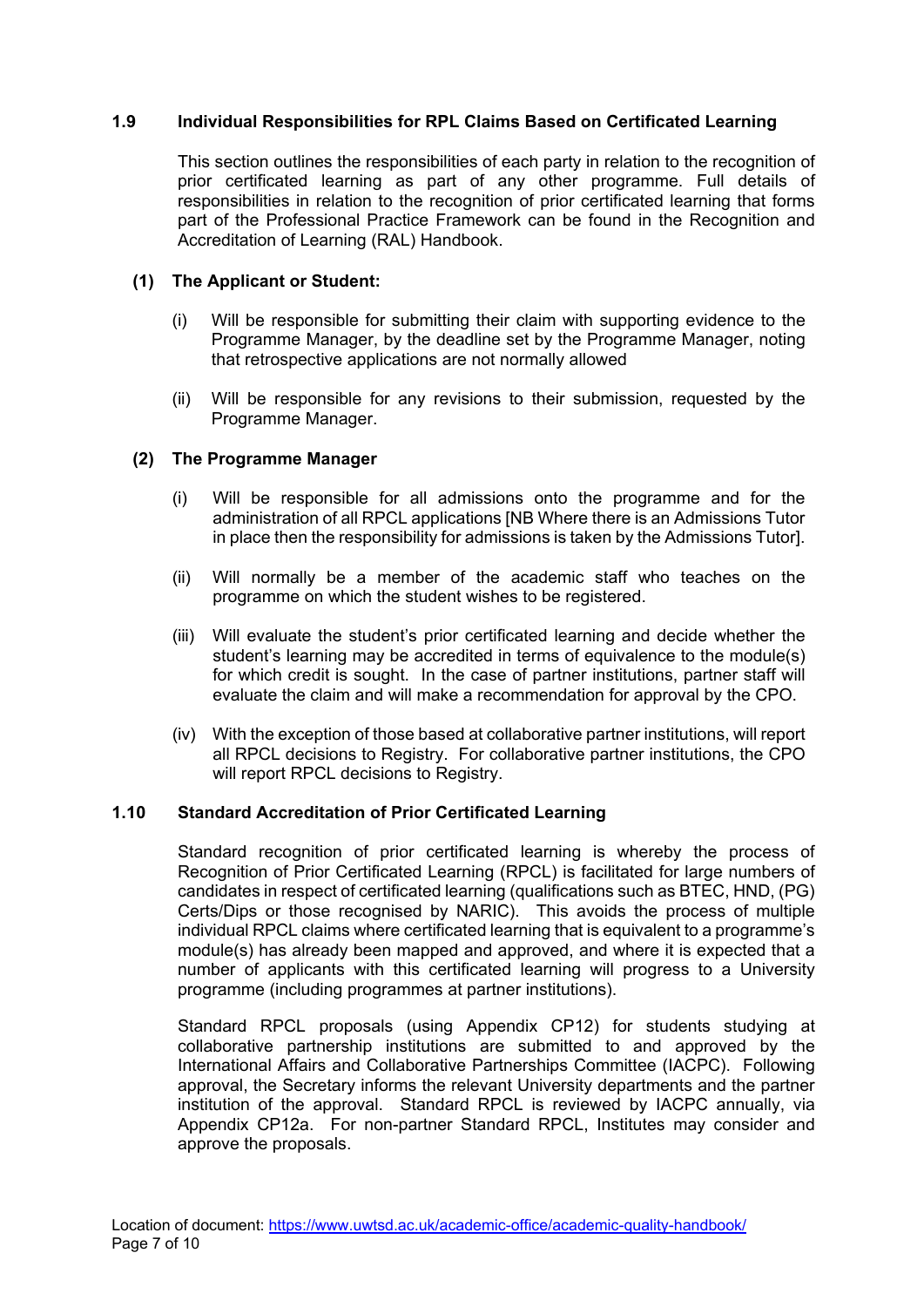#### <span id="page-9-0"></span>**1.11 Recognition of Prior Experiential Learning**

Credit for experiential learning may be gained from a variety of sources, for example, within the workplace, from training courses that the individual has completed but which are not certificated, through experience in voluntary work, or by individual study. Credit, once awarded, is not distinguished by its source. Experiential learning can lead to either specific or general credit. It is normally possible to recognise up to two thirds of a programme by awarding academic credit for prior experiential learning.

### <span id="page-9-1"></span>1.11.1 **Recognition of Prior Experiential Learning for Specific Credit**

It should be noted that Recognition of Prior Experiential Learning (RPEL) is also an alternative means of demonstrating that the student has achieved the intended learning outcomes of a module or modules to completing the module or modules in the usual way. For details of charges for credits claimed (where relevant), please see the relevant claim form/appendix.

Students will be allocated an Academic Mentor or equivalent who will guide them to prepare a portfolio of evidence that demonstrates the learning achieved against the learning outcomes and the modules for which the credit is being claimed.

The portfolio will normally consist of:

- a detailed CV;
- a job description;
- a portfolio of learning experience that demonstrates the level of learning against the relevant learning outcomes and modules within the programme of study;
- a completed PL3b outlining the details of the claim and including a supporting statement from the Academic Mentor.

This claim must be supported by a witness testimony from the employer or appropriate alternative.

Upon successful completion of the portfolio, claims may be submitted to the RPEL and Accreditation Board for evaluation, specifying the number and level of credits claimed, using the claim form (Appendix PL3b). RPEL and Accreditation Board decisions are reported to Admissions Tutors, to inform admission decisions, and to Registry for the recording of recognised credit. A fee of £5 per credit awarded is normally payable.

No mark will be available for the experiential learning for which recognition is sought and the academic level will be established over the duration of the process and at the point of assessment.

Upon successful completion of the portfolio, the student will be able to commence their academic studies on the agreed programme.

#### <span id="page-9-2"></span>1.11.2 **Role of Academic Mentor**

Each student will be allocated an Academic Mentor to provide support and guidance in preparing their claim for recognition of experiential learning. The role of the Academic Mentor will be to:

• introduce the student to the language that is used for defining learning outcomes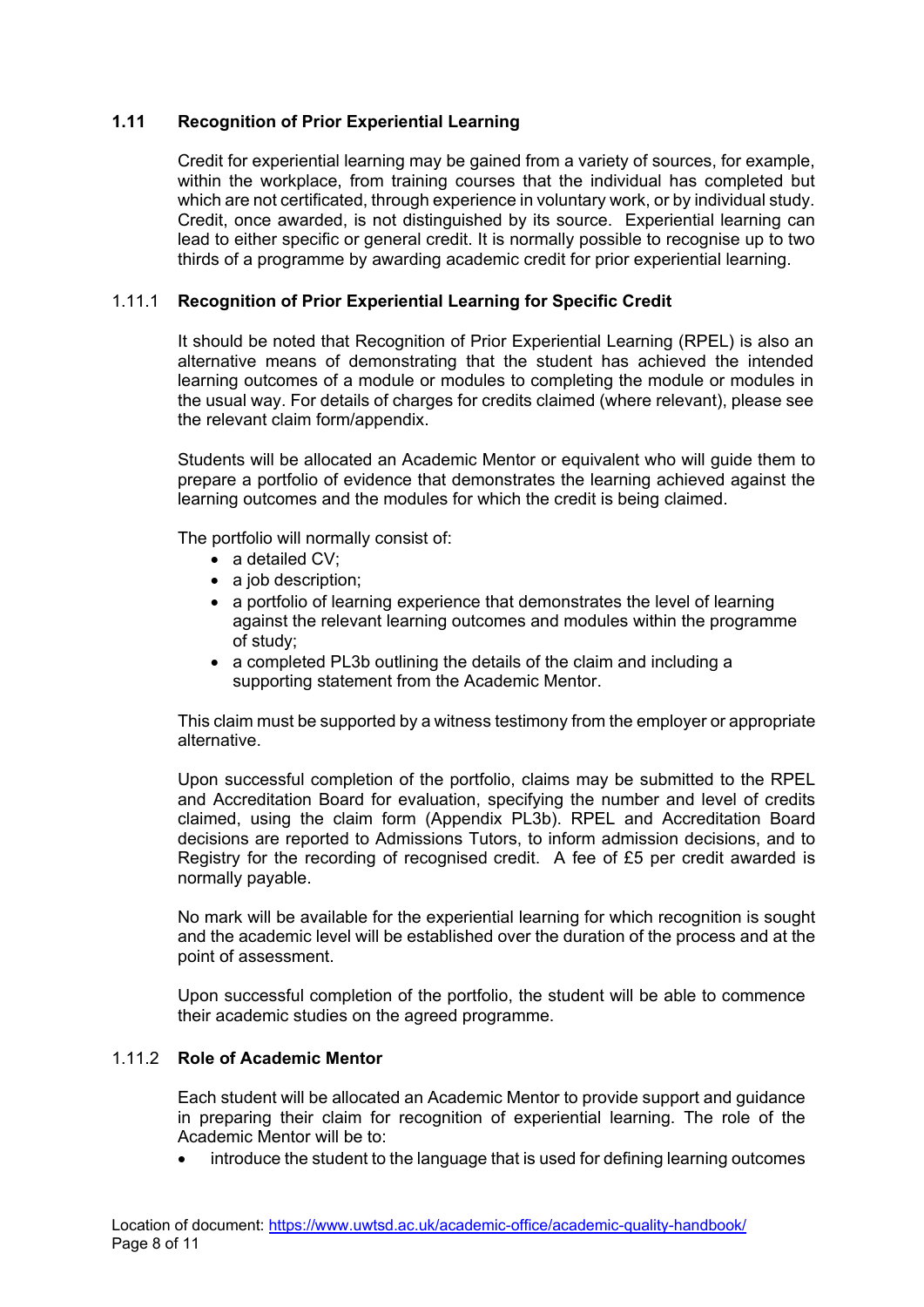within the higher education sector;

- provide advice and guidance in annotating their CV and job description to demonstrate the learning has taken place;
- support the student in identifying the theories and concepts that are relevant to their experience, in relating theory to practice and in mapping theories;
- support the student in quantifying and qualifying the volume and level of their credit claim;
- provide a statement on the RPEL claim form (PL3b) on the portfolio of evidence.

#### <span id="page-10-0"></span>1.11.3 **Experiential Learning leading to General Credit**

Rather than awarding specific credit which reflects learning in a particular subject discipline, the award for experiential learning in this instance is for general credit in their professional area. This learner-centred approach recognises the range of learning achieved by the individual and may include learning in the workplace, staff development and training programmes, voluntary work and individual unaccredited study.

Claims for credit in respect of modules worth no more than 40 credits in total, or no more than one-third of the award sought, may be made directly to the Recognition of Prior Experiential Learning (RPEL) and Accreditation Board in consultation with an Academic Mentor using the claim form (Appendix PL3b). Claims for credit in respect of modules worth more than 40 credits in total will be dealt with by the following procedure.

In order to gain credit for experiential learning in respect of modules worth more than 40 credits in total, students are required to register on a Recognition and Accreditation of Learning (RAL) module. A fee is payable for undertaking the RAL module. Evidence of the experience itself is not considered sufficient for the award of credit and must be presented in a way that demonstrates that learning has taken place. RAL module assessment includes a portfolio of evidence and a reflective essay evaluating the learning that has been achieved (see 1.12). Students will be allocated a RAL Adviser and provided with a detailed handbook and access to a wide range of online resources to guide them through the process of producing a claim for credit. Upon successful completion of the RAL module and confirmation at an exam board, claims may be submitted to the RPEL and Accreditation Board for evaluation, specifying the number and level of credits claimed, using the claim form (Appendix PL3b). RPEL and Accreditation Board decisions are reported to Admissions Tutors, to inform admission decisions, and to Registry for the recording of recognised credit. A fee of £5 per credit awarded is normally payable.

No mark will be available for the experiential learning for which recognition is sought and the academic level will be established over the duration of the process and at the point of assessment. However, within the University, its Recognition and Accreditation of Learning (RAL) module, for which a charge is made, is a 20 credit module for which a mark is awarded, and which will be used in calculating the programme award for the Professional Practice Framework. Further information about the University's RAL module can be obtained from the RAL Module Coordinator for Professional Practice programmes.

#### <span id="page-10-1"></span>**1.12 Areas of Learning**

Any experiential learning can be categorised into specific areas and these are known as Areas of Learning. These might, for example, relate to: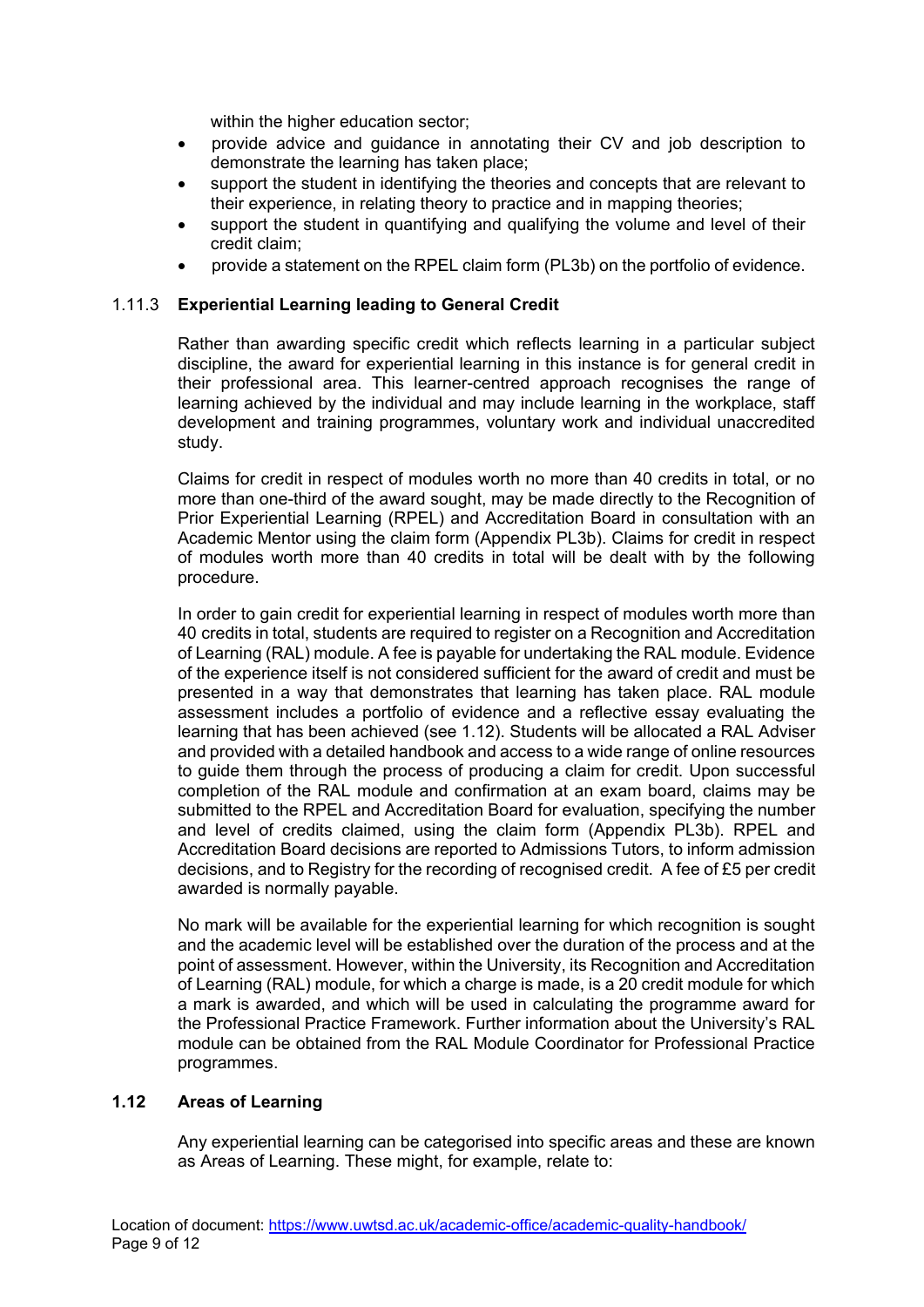- learning and teaching;
- service delivery;
- management:
- planning and organizing resources:
- teamwork and motivation;
- initiative, problem solving and decision making;
- analysis, research and reporting.

Each Area of Learning can take many forms, for example, knowledge and understanding might be the result of staff development, training or personal study within the workplace or elsewhere. Management could include one or more of the following: management of service delivery, human resources, physical resources, financial resources or project management.

Areas of Learning will be at various levels, for example, management of Human Resources could range from supervisory duties to line management of a department or senior management.

#### <span id="page-11-0"></span>**1.13 Learning Outcomes**

Learning Outcomes reflect the knowledge, understanding, practical skills and transferable skills that the student has acquired as a result of the experiential learning that has taken place within each Area of Learning. Students will need to reflect on the Learning Outcomes and provide evidence that the Learning Outcome has been achieved, for example, by identifying examples of the impact of the learning on workplace practice.

The nature of the Learning Areas will vary considerably, for example, in order to provide evidence relating to service delivery, the student could reflect on evidence of managing conflicting demands to maintain the quality of service, anticipating changes in demand and planning accordingly, anticipating and modifying practice in response to external drivers or systematically reflecting upon, evaluating and modifying performance in response to customer feedback.

Similarly, in order to provide evidence of analysis, research and reporting, the student could reflect on evidence of considering a number of possible ways of addressing a problem in the workplace, collating information relating to the problem from the key stakeholders, deconstructing this information into its constituent parts, reassembling the information identifying different options for addressing the problem and preparing a report summarising the advantages and disadvantages of each.

#### <span id="page-11-1"></span>**1.14 Assessing Claims for Experiential Learning for General Credit over 40 Credits**

In order to make a claim for credit based on experiential learning in respect of modules worth more than 40 credits in total, students must provide verifiable evidence to support their claim, and complete a Recognition and Accreditation of Learning (RAL) module. The focus of the module will be for students to:

- identify the Areas of Learning for which recognition is being sought;
- relate those Areas of Learning to the language that is used for defining learning outcomes within the higher education sector;
- quantify and qualify the volume and level of their credit claim.

Students will need to provide verifiable evidence clearly identifying the experience that has resulted in achievement of the Areas of Learning and evaluating and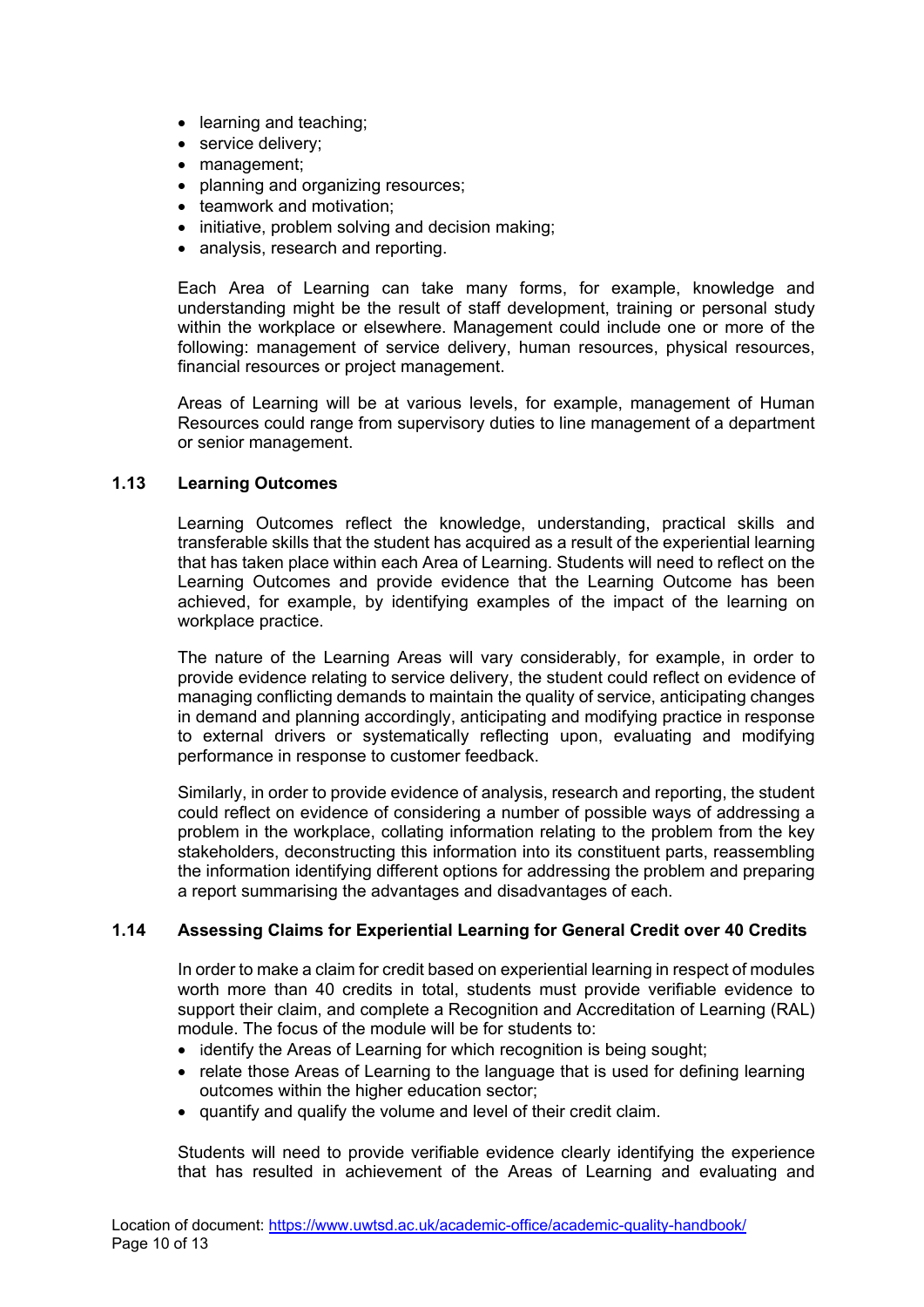reflecting upon the impact of the learning on their work practice. Assessing of the RAL module should be carried out in collaboration with members of staff from the Wales Academy for Professional Practice and Applied Research (WAPPAR).

In addition to the portfolio of evidence, the RAL module is assessed by means of a reflective essay in which students will reflect upon, analyse and evaluate their own learning experience during the RAL process. The credit level of a RAL module will depend upon the extent to which students can demonstrate an ability to critically evaluate and synthesise their learning experience, and to identify opportunities and develop strategies for strengthening its impact in the workplace, for example by modifying current practice. The volume of the credit to be awarded will reflect the principles of the Credit and Qualifications Framework with 10 credits reflecting 100 notional hours of experiential learning.

The portfolio will consist of three components:

- a detailed CV:
- a job description:
- a portfolio of learning experience.

The student will be required to demonstrate precisely where the Areas of Learning have taken place. Regardless of the level and volume of the credit claim, no credits or marks are awarded for the portfolio components. However, a mark is awarded to the reflective essay in a RAL module (worth 20 credits) which will be used in classifying the programme award.

The following level descriptions will be used to identify the appropriate level:

#### **Level 4**

- 1. Responsibility for courses of action and their results, including wider impacts.
- 2. Thinking through and choosing courses of action.
- 3. Coping effectively with a range of unfamiliar situations and problems.
- 4. Recognising the implications of different issues and courses of action.
- 5. Identifying and evaluating the practical effects and impact of operating parameters.
- 6. Acting on understandings of relationships and contradictions between principles and ideas.
- 7. Investigating, analysing and evaluating information to identify relationships and make informed judgements.
- 8. Reinterpreting and combining information to develop ideas and choose courses of action or develop ways forward.
- 9. Designing investigations to provide new information and affect practice, including through practical investigation.
- 10. Evaluating the appropriateness of different approaches and their impacts.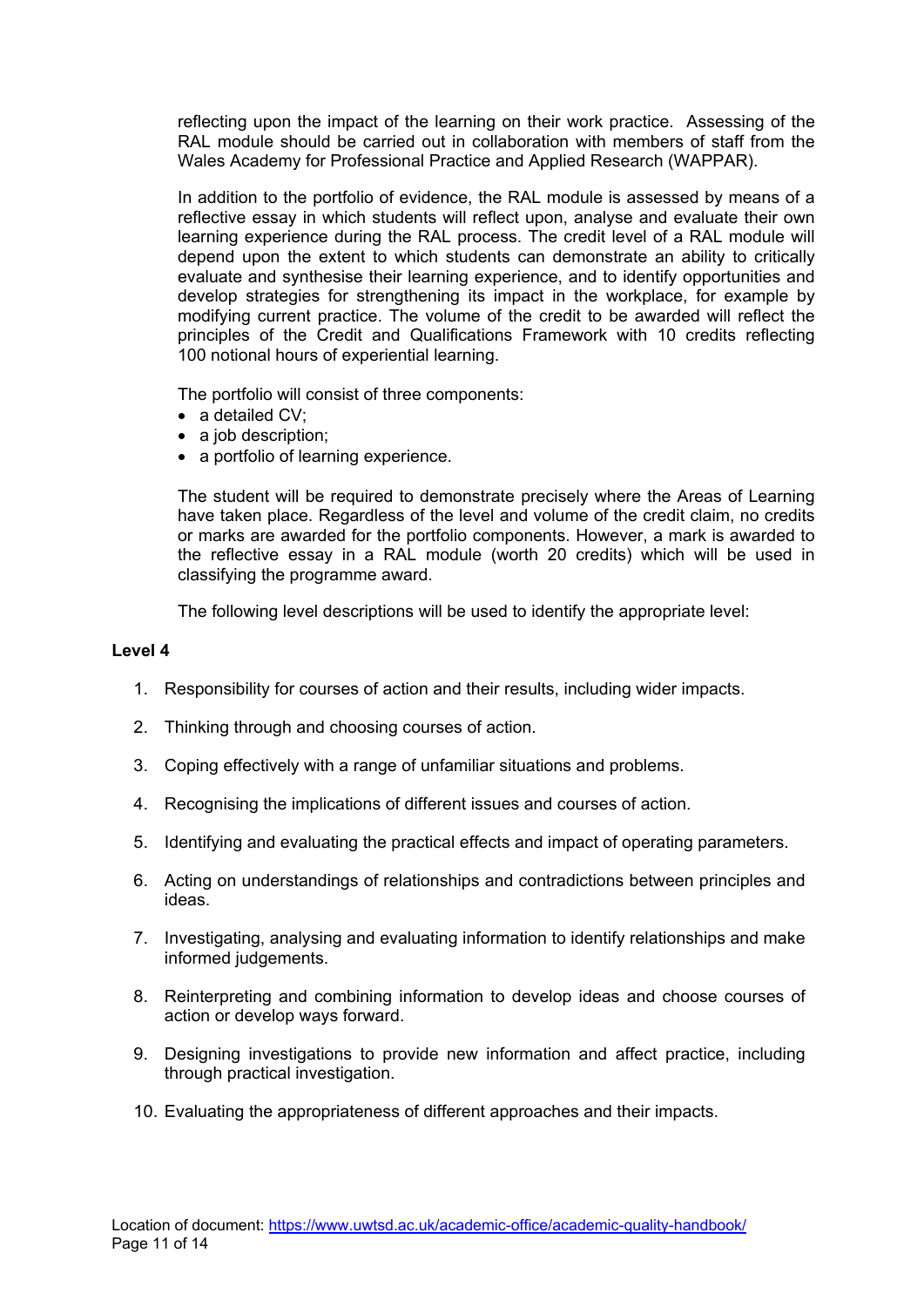- 11. Producing own ideas and developing innovative responses.
- 12. Developing novel solutions to problems.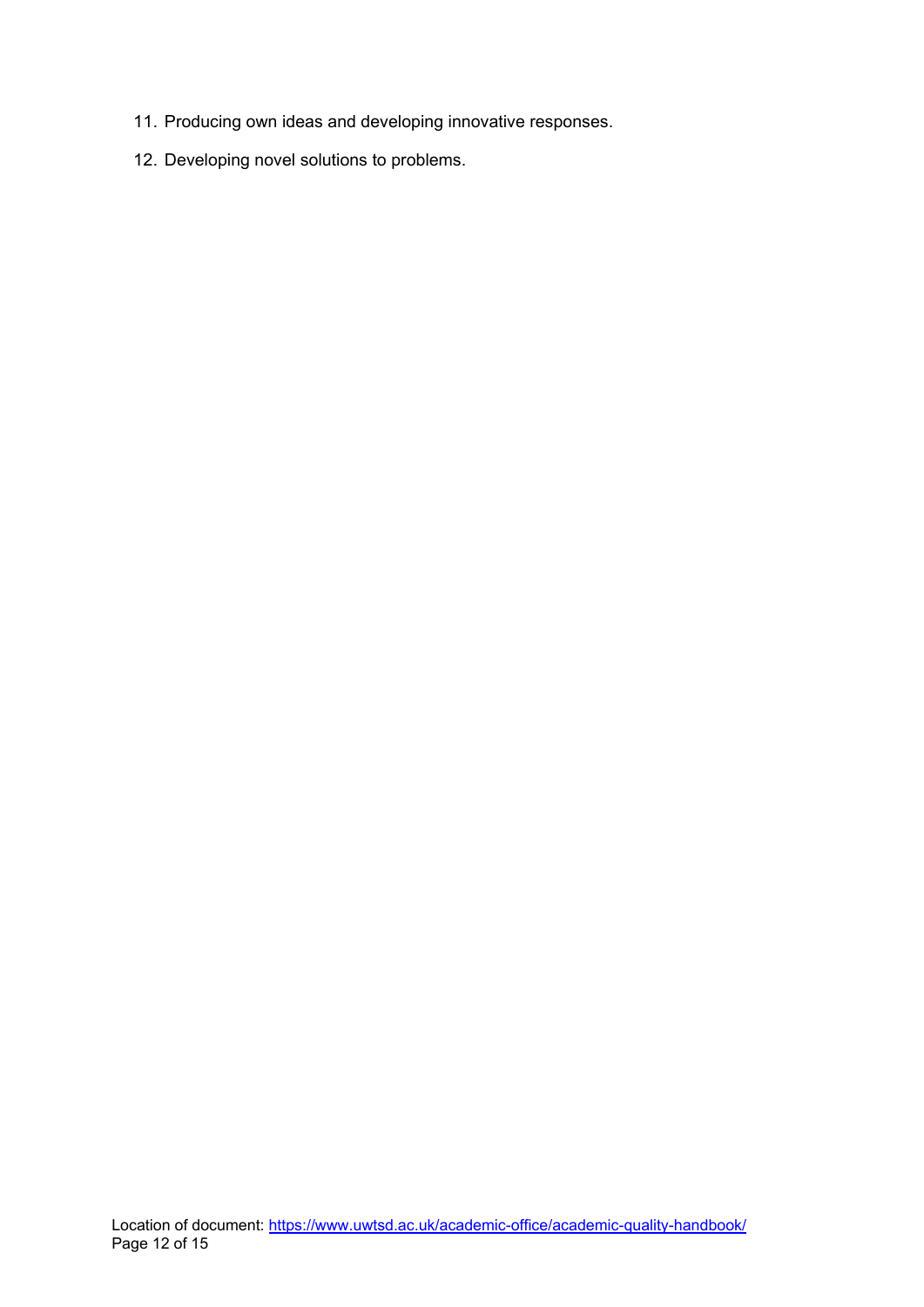#### **Level 5**

- 1. Responsibility across a broad area rather than for individual tasks, including for negotiating objectives and outcomes and for their wider impacts.
- 2. Developing thought through courses of action.
- 3. Coping effectively with a range of unfamiliar situations and problems.
- 4. Understanding the implications of different issues and courses of action.
- 5. Identifying dilemmas and value conflicts.
- 6. Identifying and evaluating the effects and impact of operating parameters and principles.
- 7. Drawing on a broad personal or formal knowledge base and set of mental models relating to the area of practice.
- 8. Developing practical theories, ideas and models including finding ways forward when faced with contradictions and gaps in theories.
- 9. Researching, analysing and evaluating information to identify relationships and patterns and make informed judgements.
- 10. Designing practical research to provide new information and affect areas of practice.
- 11. Evaluating the effects of options and actions, including impacts outside of the immediate context.
- 12. Taking innovative approaches to address issues.
- 13. Developing novel solutions to sets of problems.

#### **Level 6**

- 1. Responsibility across a broad area including for planning, resourcing and quality as well as for outcomes and their immediate and wider impacts.
- 2. Developing thought through courses of action.
- 3. Working effectively in complex and unpredictable contexts.
- 4. Understanding the implications of different issues and courses of action.
- 5. Understanding and managing dilemmas and value conflicts.
- 6. Identifying interrelationships between wider systems in which the area of practice is located.
- 7. Drawing on a broad personal or formal knowledge base and set of mental models relating to the area of practice.
- 8. Developing and evaluating a range of practical theories, ideas and models, including finding ways forward in problematic situations.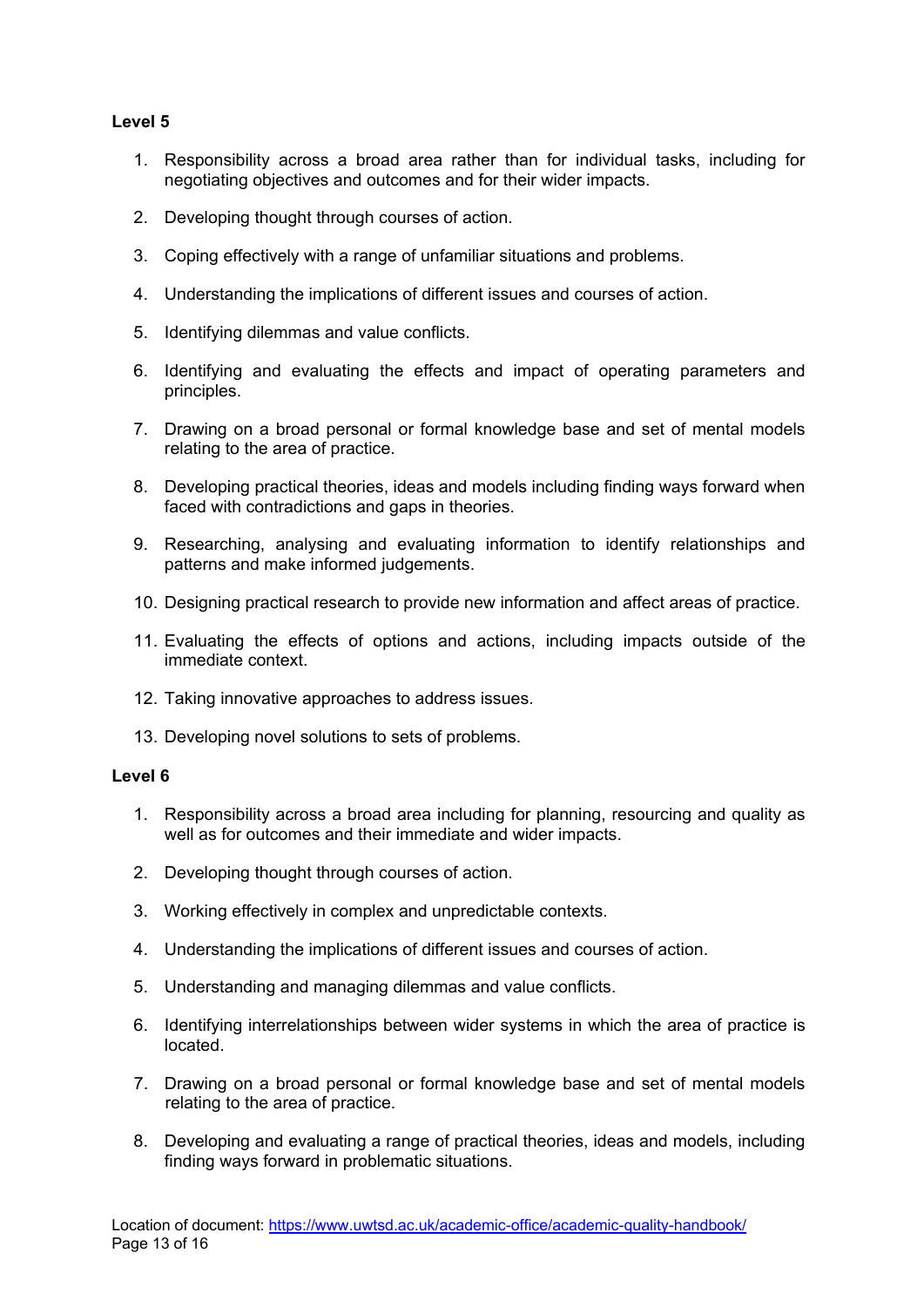- 9. Researching, analysing and evaluating information to identify relationships and patterns and make informed judgements.
- 10. Designing practical, methodically sound research to provide new information and affect areas of practice.
- 11. Evaluating the actual and potential effect of theories and actions, including impacts outside of the immediate context.
- 12. Taking innovative approaches in complex situations.
- 13. Developing novel approaches to systems.

#### **Level 7**

- 1. Full responsibility for methods, actions and immediate and wider impacts which extend beyond the immediate area of practice.
- 2. Developing thought through courses of action which take into account issues beyond the immediate area of practice.
- 3. Working effectively in problematic contexts, which contain value-conflicts, and uncertainties which extend beyond the immediate area of practice.
- 4. Understanding alternative implications of different issues and courses of action.
- 5. Understanding and managing dilemmas and value conflicts.
- 6. Understanding and acting on interrelationships between wider systems in which the area of practice is located.
- 7. Using mastery of knowledge relating to and extending into the wider context of the area of practice.
- 8. Developing and critically evaluating a range of practical theories, ideas and models, including overcoming dilemmas and finding ways forward in problematic situations.
- 9. Researching, analysing and evaluating information to identify interrelationships between wider systems in which the area of practice is located.
- 10. Undertaking substantial investigation to address significant areas of practice, using methodologies, which are consistent with their purposes and contexts.
- 11. Critically evaluating thinking, action and structural factors operating in the area of practice, including underlying assumptions, and identifying implications for wider systems beyond the area of practice.
- 12. Developing innovative ways forward in complex and unpredictable situations.
- 13. Developing novel approaches to systems.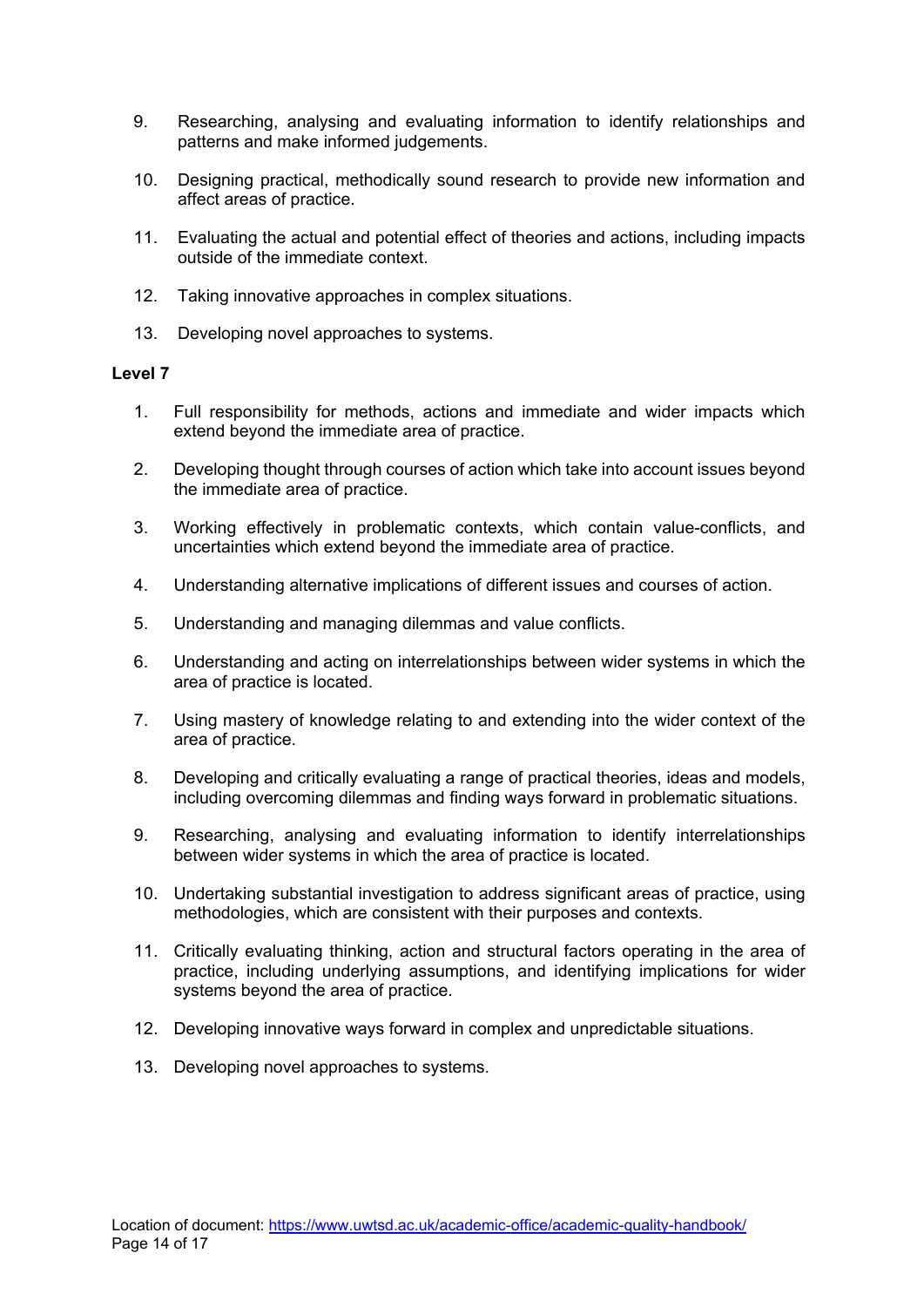#### <span id="page-16-0"></span>**1.15 Role of RAL Adviser**

Each student will be allocated an Adviser to provide support and guidance in preparing their claim for recognition of experiential learning and completion of a RAL module. The role of the Adviser will be to:

- introduce the student to the language that is used for defining learning outcomes within the higher education sector;
- provide advice and guidance in identifying the student's possible Areas of Learning;
- provide advice and guidance in annotating their CV and job description to demonstrate the learning has taken place;
- support the student in identifying the theories and concepts that are relevant to their experience, in relating theory to practice and in mapping theories, concepts and practice to their Areas of Learning;
- support the student in quantifying and qualifying the volume and level of their credit claim;
- provide support and guidance in writing a reflective essay for the RAL module;
- provide a statement on the RPEL claim form (PL3b) on the portfolio of evidence and the reflective essay evaluating the learning that has been achieved.

#### <span id="page-16-1"></span>**1.16 Recognition of Prior Experiential Learning (RPEL) and Accreditation Board**

This Board is responsible for considering claims submitted by prospective and current students for the recognition of their experiential learning. The Board may award credit on the basis of such claims and Admissions Tutors may use this credit in considering student applications for admission to, or advanced standing for, a programme of study.

The Board is chaired by a Chair to be approved by the Academic Standards Committee and, will normally meet at least three times each academic year, and reports to the Academic Standards Committee.

The extent to which individual cases will vary makes it impossible to be entirely prescriptive in the rules for awarding credit for experiential learning. However, it is possible to develop acceptable norms for the awarding of credit, based on the fundamental premise of aiming to achieve consistency and justice for the student while maintaining the quality and standards of awards. For these reasons an Academic Mentor or a RAL Adviser will initially assess the claim and make a recommendation for the volume and level of credit to be awarded. In the case of an application from one of the University's Structural or Collaborative partner institutions an additional recommendation from the relevant Partnership Team Leader will be required.

The RPEL and Accreditation Board will meet to evaluate each claim, and to make a final decision on the volume and level of credit to be awarded.

In some cases, a time-limit will need to be placed on certain elements of the credit that can be awarded for experiential learning, for example in areas of rapid and significant technological change.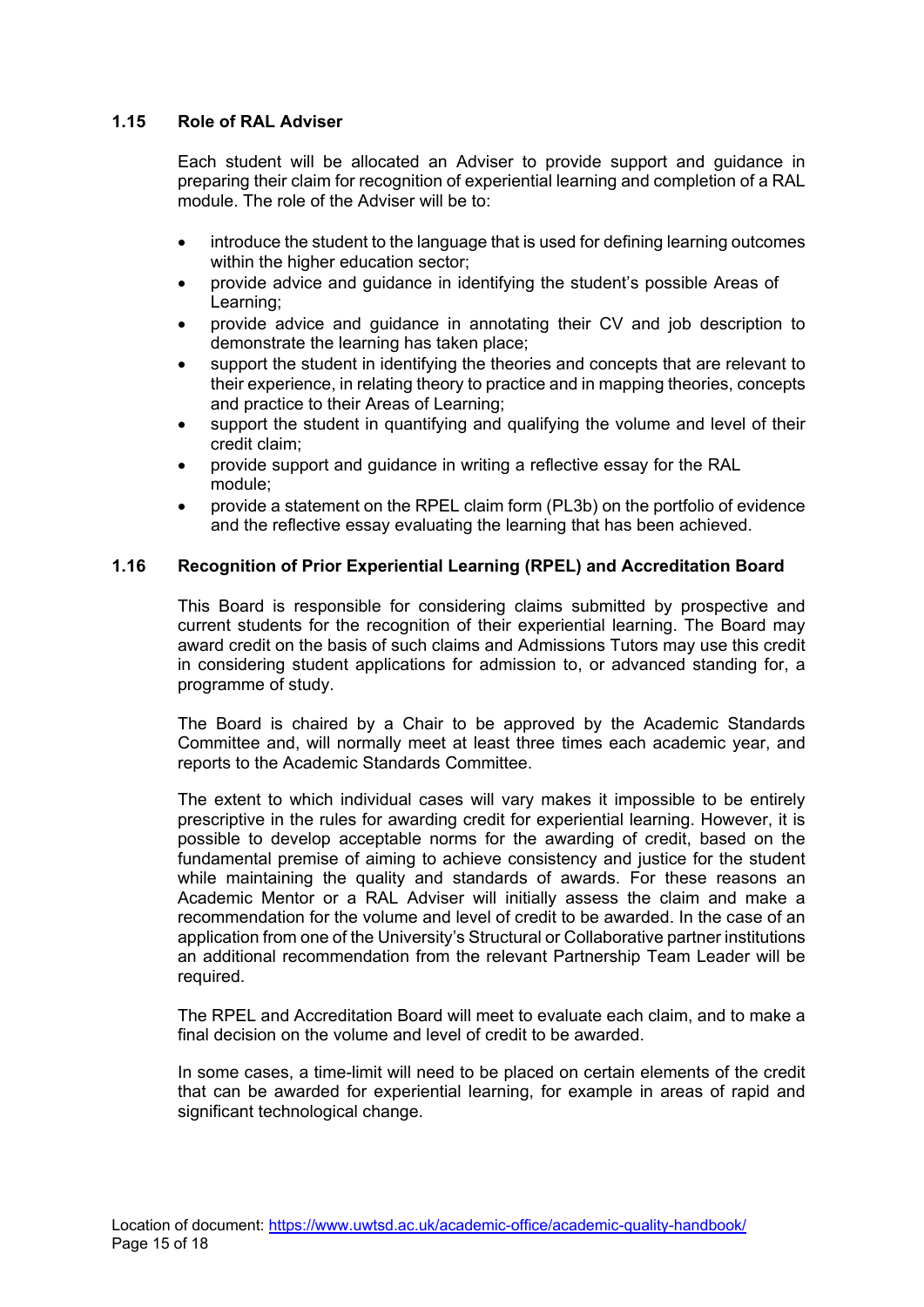#### **Terms of Reference**

This Board is responsible for considering claims submitted by prospective and current students for the recognition of prior experiential learning as specified in the University's RPEL policy and for the oversight of accreditation arrangements as outlined in Chapter 10 of the Academic Quality Handbook.

The Board is chaired by a Chair to be appointed by the Academic Standards Committee and, will normally meet at least three times each academic year, and reports to the Academic Standards Committee.

#### **Terms of Reference**

#### **RPEL**

- (1) To implement the RPEL policy and evaluate RPEL claims submitted to the committee and to make a final decision on the volume and level of credit to be awarded.
- (2) When assessing RPEL claims, the Board considers the following:
	- i. whether the statement provided by the applicant is valid and reliable and relates to the applicant's own efforts and achievements;
	- ii. whether any supporting statements are sufficient to make a recommendation of achievement of the Areas of Learning for which credit is sought;
	- iii. whether the evidence provided is sufficient to demonstrate achievement of the Areas of Learning for which credit is sought;
	- iv. whether the applicant should be required to present further documentation in support of his/her claim, or that the applicant should be required to revise and resubmit his/her claim form;
	- v. whether any conditions apply (for example, a time limit for progression to the next level);
	- vi. whether the decision is in line with any precedent set;
	- vii. that the integrity of the academic standard of the award is maintained.
- (3) To make recommendations to the Academic Standards Committee on any matters relating to Credit and Advanced Standing on the basis of experiential learning;

#### **Accreditation**

- (4) To oversee accreditation as specified in section 10.9 of Chapter 10 of the Academic Quality Handbook.
- (5) To consider as part of the validation process the risk related to the delivery of the proposed provision, to scrutinise the validation paperwork, to approve the level and credit value of the proposed provision, and to recommend the accreditation to the Academic Standards Committee for final approval.
- (6) To scrutinise a sample of student assessments and to approve the level and credit value to work completed by the students on accredited provision;
- (7) To keep a log of all accredited provision;
- (8) To receive annual reports from Institutes on the operation of their accredited provision;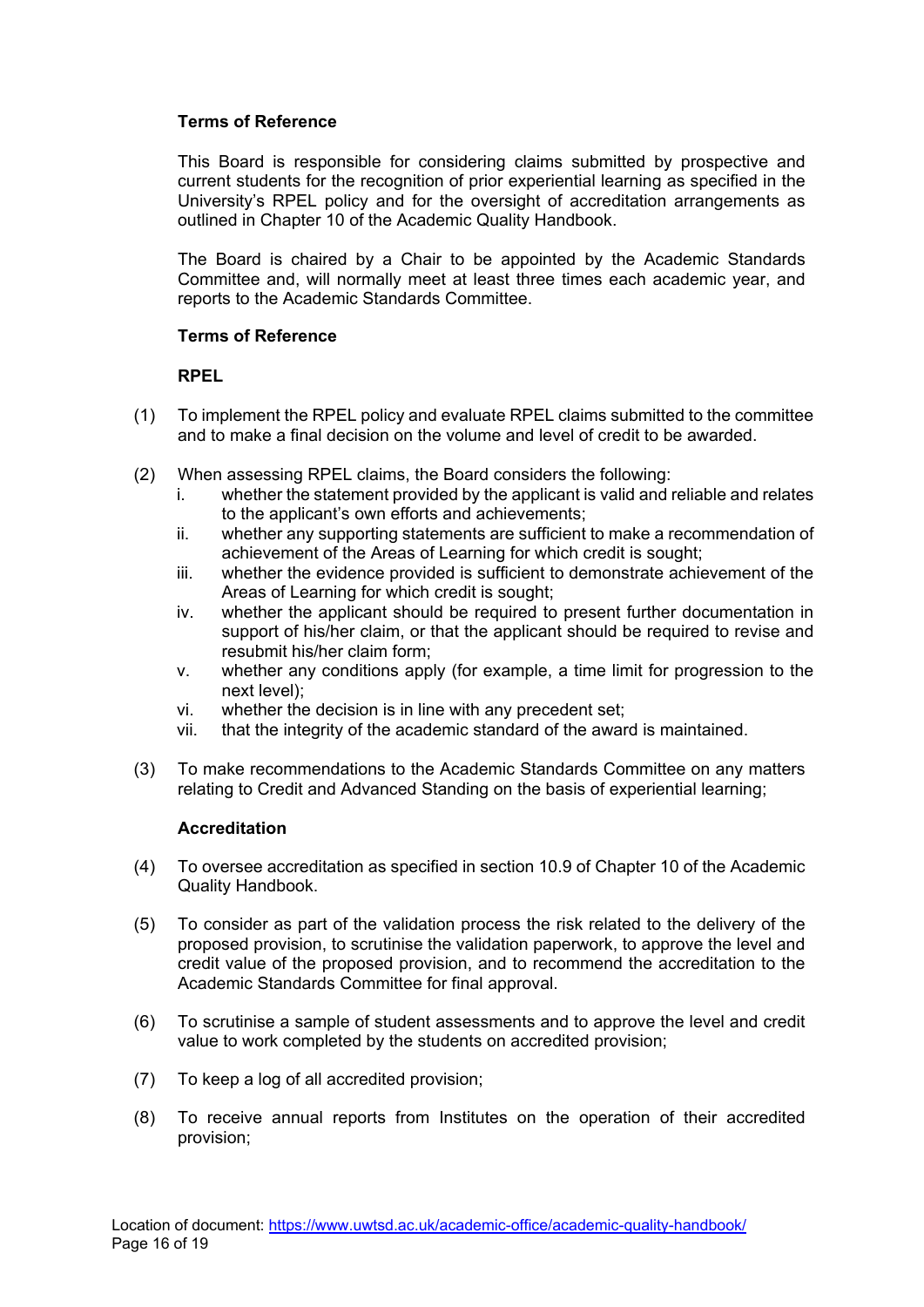(9) To make recommendations to the Academic Standards Committee on any matters relating to accreditation.

#### **Membership**

Chair to be approved by the Academic Standards Committee (on a three-year rolling basis) Programme Manager for the Professional Practice Framework RAL Module Coordinator Institute Accreditation Tutor representative(s) One member of staff from each Institute Two external board members Academic Mentors RAL Advisers

#### <span id="page-18-0"></span>**1.17 Fraudulent claims**

If there is evidence that a student has fraudulently presented documentation in support of his/her claim, this matter would be regarded as an attempt to gain unfair advantage and should be dealt with under the Non-Academic Misconduct Policy or Admissions Policy as appropriate.

#### <span id="page-18-1"></span>**1.18 Appeals**

An appeal may only be submitted if the student believes there to have been material irregularity in the processing of his/her application. Student wishing to appeal against the decision of the RPEL and Accreditation Board should follow the process outlined in the [Academic Appeal Policy.](https://www.uwtsd.ac.uk/media/uwtsd-website/content-assets/documents/academic-office/aqh-chapters/chapters---en/Academic-Appeal-Policy.pdf) In accordance with the Academic Appeal Policy, there will not be any right of appeal against the academic judgement.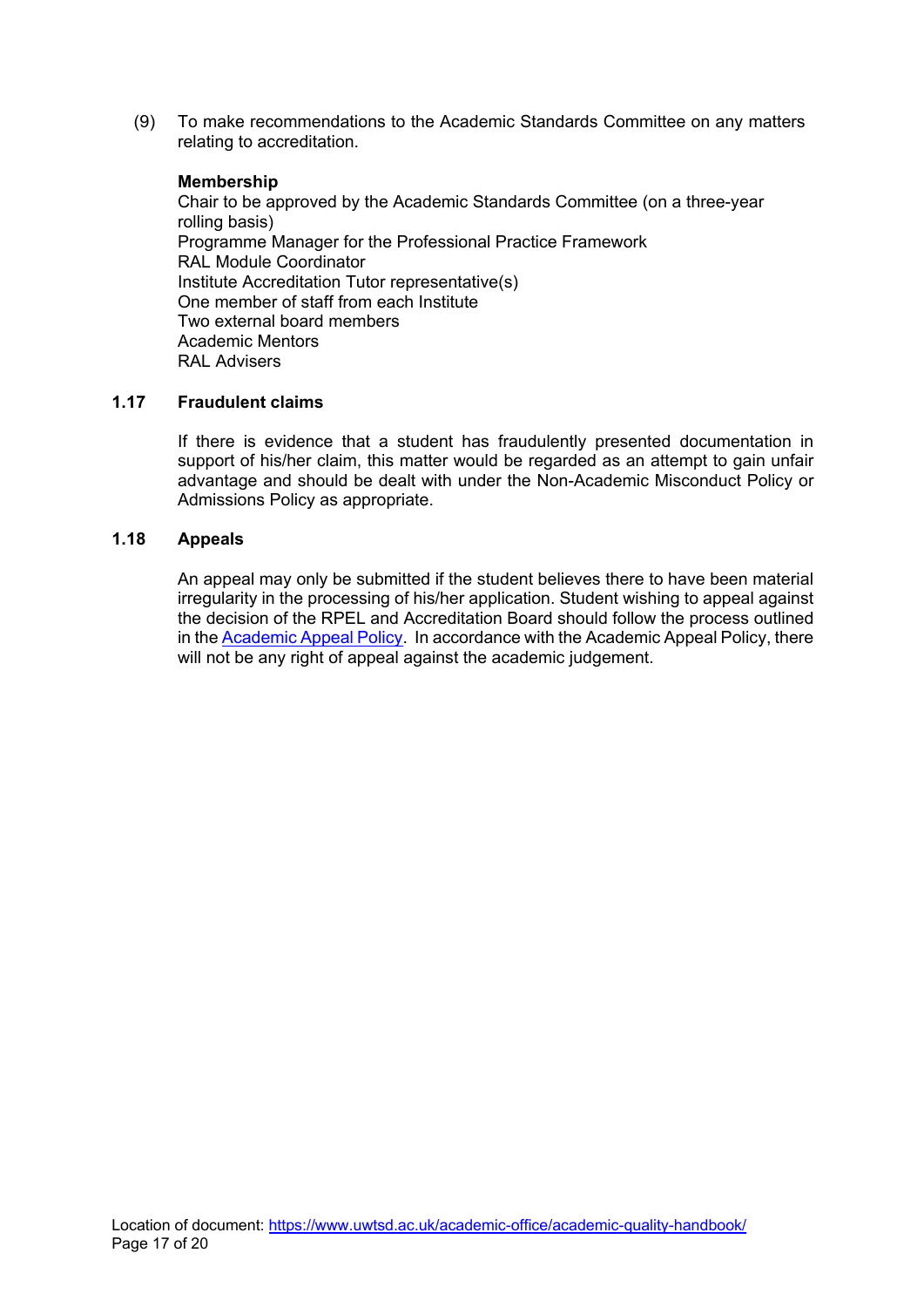# <span id="page-19-0"></span>**1.19 Resource Implications**

| Implication       | Detail                                                                                                                                                                                      |
|-------------------|---------------------------------------------------------------------------------------------------------------------------------------------------------------------------------------------|
| Finance           | No financial implications anticipated.                                                                                                                                                      |
| <b>Staff</b>      | No additional resource anticipated.                                                                                                                                                         |
| Assets            | There are no identified asset costs.                                                                                                                                                        |
| Partners          | Consideration will be given to the application of<br>this policy across the dual-sector group.                                                                                              |
| <b>Timescales</b> | Once approved the policy will be implemented<br>immediately. The policy will be reviewed annually<br>as part of the review of the Academic Quality<br>Handbook and its associated policies. |
| Leadership        | Associate PVC (Academic Experience)                                                                                                                                                         |

# <span id="page-19-1"></span>**1.20 Impact Assessment**

| Implication                           | Impact<br>Considered<br>(Yes/No) | Impact Identified                                                                                                                                                                |
|---------------------------------------|----------------------------------|----------------------------------------------------------------------------------------------------------------------------------------------------------------------------------|
| Legal                                 |                                  | The policy conforms with:<br><b>QAA UK Quality Code</b><br><b>Framework for Higher</b><br>$\bullet$<br><b>Education Qualifications</b>                                           |
| Contribution to the<br>Strategic Plan |                                  | The policy aligns with the<br>values expressed in the<br><b>Strategic Plan</b>                                                                                                   |
| <b>Risk Analysis</b>                  |                                  | The policy manages the risk of<br>recognising certificated and<br>experiential learning.                                                                                         |
| Equality                              |                                  | The policy will ensure<br>adherence to provisions of the<br>Equality Act.                                                                                                        |
| Welsh Language                        |                                  | The policy aligns with the<br>principles expressed in the<br>Welsh Language Act.                                                                                                 |
| Environmental and<br>Sustainability   |                                  | None identified.                                                                                                                                                                 |
| Communication/<br>Media / Marketing   |                                  | The policy is cross-referenced<br>in Chapter 11 of the Academic<br>Quality Handbook and will be<br>published next to the relevant<br>chapter on the Academic Office<br>webpages. |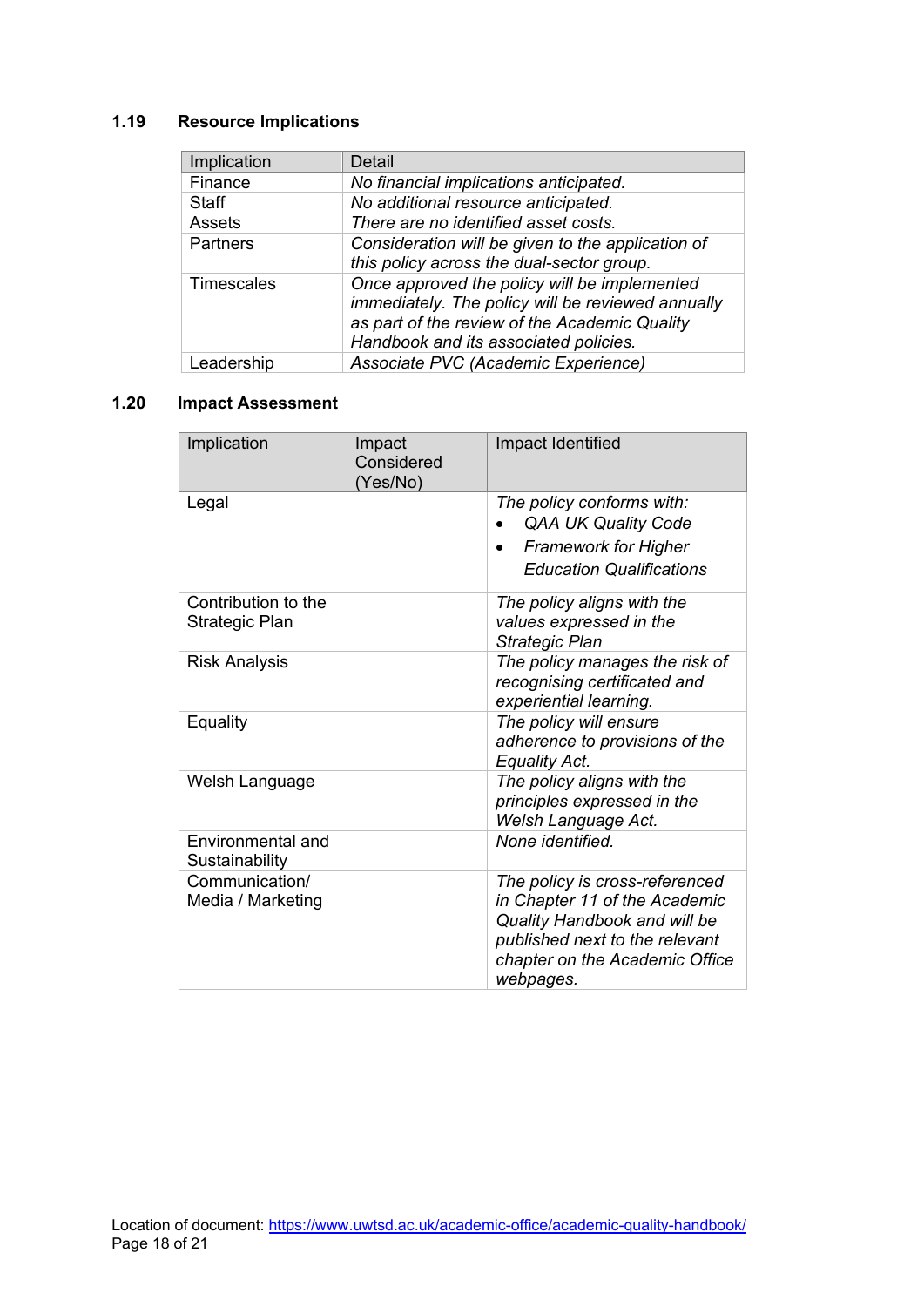Policy author(s):

……Teleri James…………………………..Job Title…Head of Academic Office………………..

## <span id="page-20-0"></span>**1.21 Document version control**

|     | Version No:   Reason for change:                              |       | Author:   Date of change: |
|-----|---------------------------------------------------------------|-------|---------------------------|
| 0.1 | Draft Policy to ASC                                           |       | 24.02.2021                |
| 0.2 | <b>Approved Policy</b>                                        |       | 01.03.2021                |
| 0.3 | Revising RPEL Board to RPEL and<br><b>Accreditation Board</b> | MP/TJ | 01.08.2021                |
|     |                                                               |       |                           |

(this should include the journey of the policy through the Committee structure).

Current status of Policy: draft / approved\*

Is the Policy applicable to: Both FE and HE\*

**Date ratified**: 24 / 02 / 2021\*\*

**Date effective from**: 24 / 02 / 2021\*\*

**Policy review date**: 01 / 05 / 2022\*\*

For publication: on UWTSD website / MyDay / Not to be published.

\*Delete as appropriate \*\* insert when available